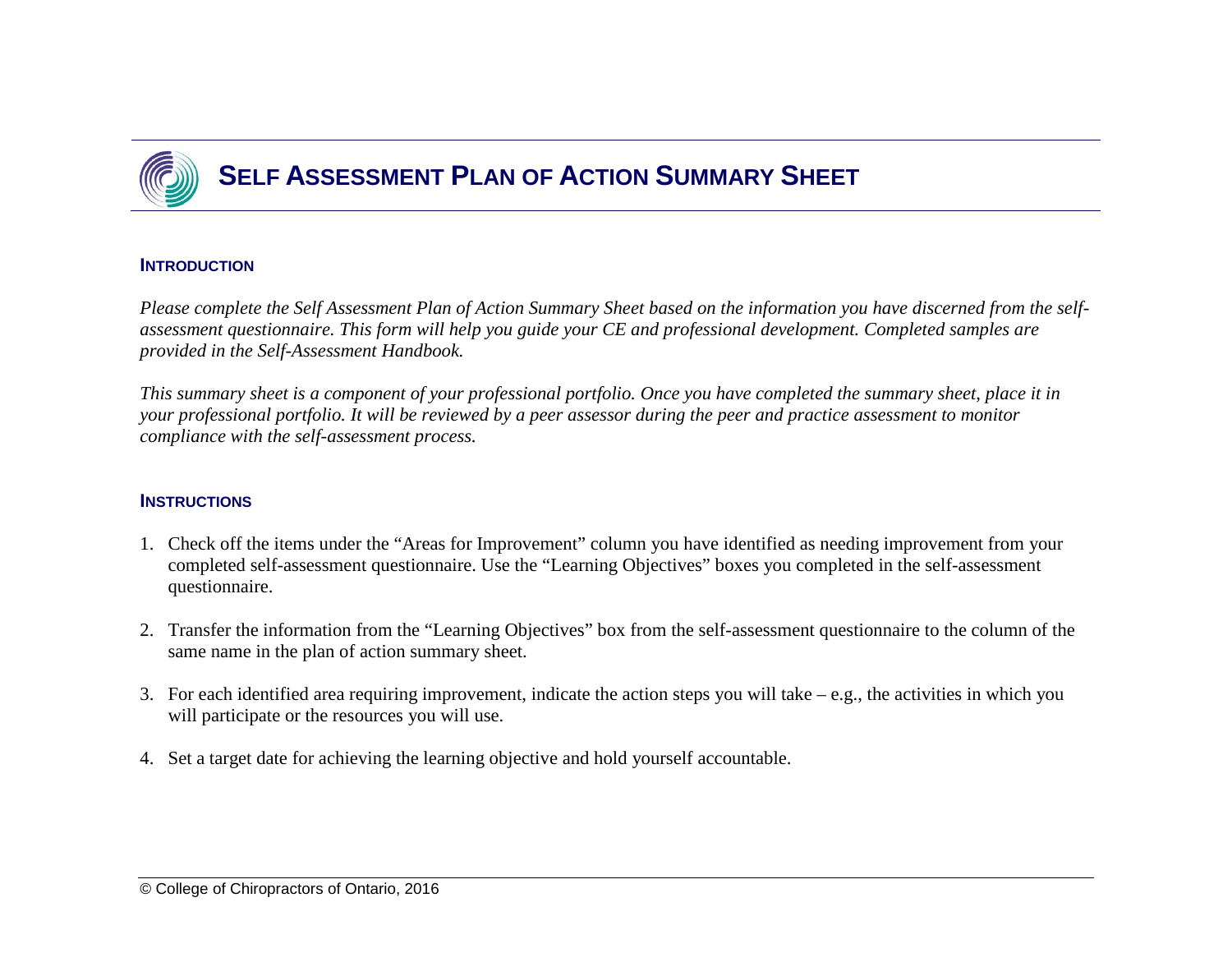## **PERSONAL DATA**

| Name:                        |  |  |  |
|------------------------------|--|--|--|
| <b>CCO Registration No.:</b> |  |  |  |
| Date:                        |  |  |  |

## **PLAN OF ACTION SUMMARY SHEET**

| Areas for Improvement<br>$(I \nneed \nimprovement \nin)$    | Learning Objectives<br>$(I$ will) | <b>Activities Planned</b><br>$(I$ will use/participate in) | <b>Target Date</b> |
|-------------------------------------------------------------|-----------------------------------|------------------------------------------------------------|--------------------|
| Doctor-Patient Relationship                                 |                                   |                                                            |                    |
| <b>History Taking</b><br>Ί.                                 |                                   |                                                            |                    |
| Patient's Main Concern (the<br>A)<br>Problem)               |                                   |                                                            |                    |
| General Information About the<br>B)<br>Patient (the Person) |                                   |                                                            |                    |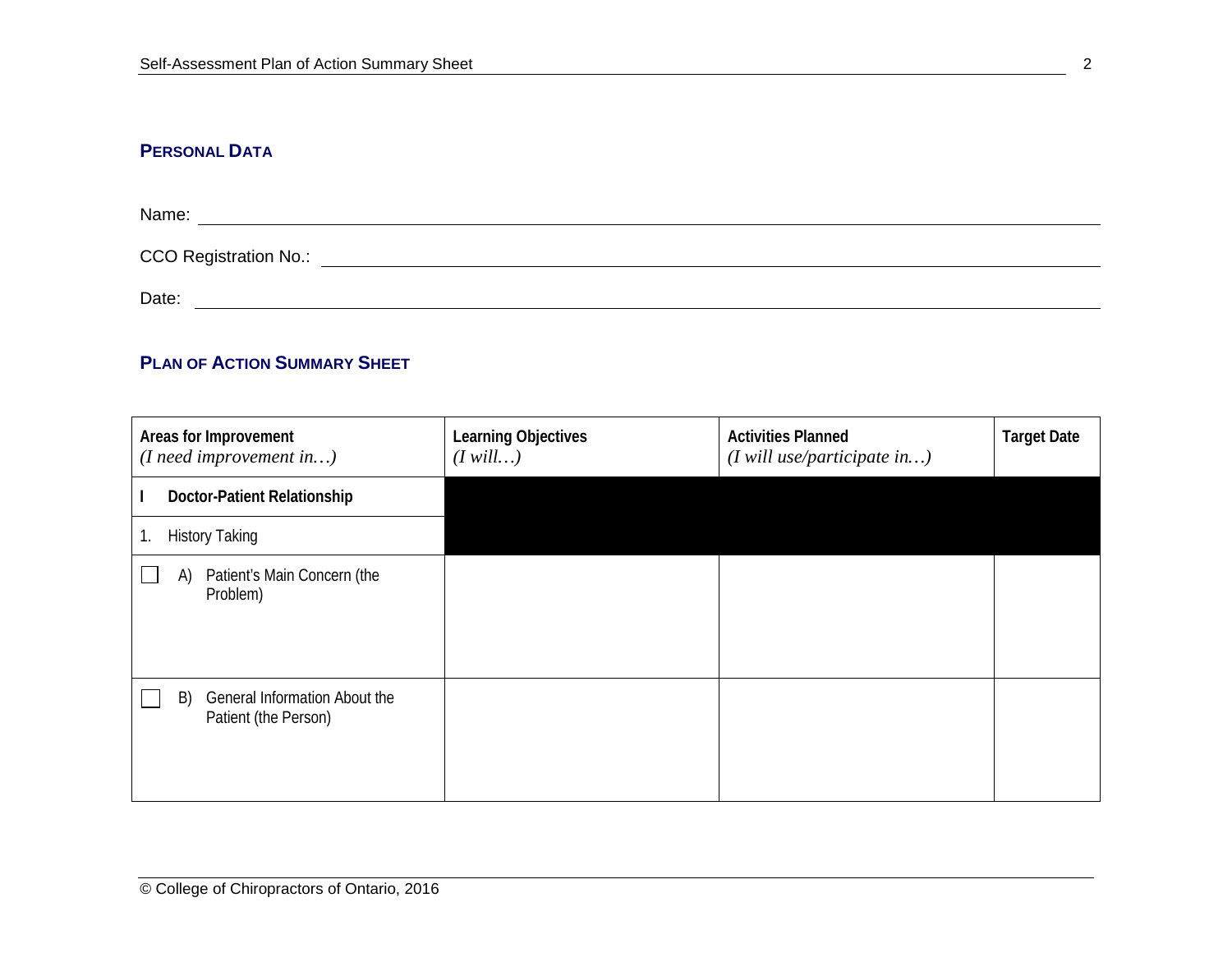| Areas for Improvement<br>$(I \nneed \nimprovement \nin)$ | Learning Objectives<br>$(I$ will) | <b>Activities Planned</b><br>(I will use/participate in) | <b>Target Date</b> |
|----------------------------------------------------------|-----------------------------------|----------------------------------------------------------|--------------------|
| <b>Physical Assessment</b><br>2.                         |                                   |                                                          |                    |
| Ordering, Taking and Interpreting<br>3.<br>Radiographs   |                                   |                                                          |                    |
| Diagnosis or Clinical Impression<br>4.                   |                                   |                                                          |                    |
| Report of Findings<br>5.                                 |                                   |                                                          |                    |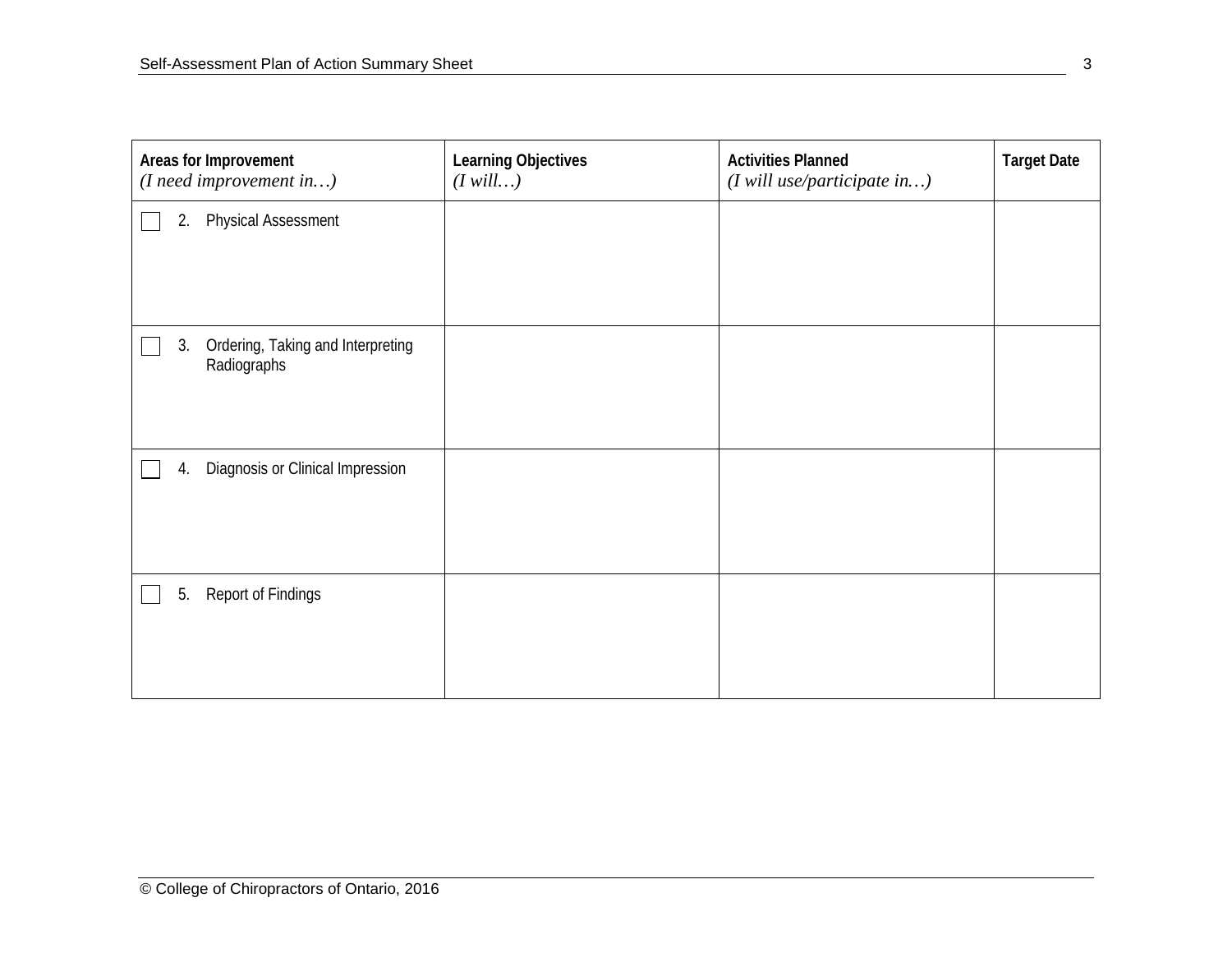| Areas for Improvement<br>(I need improvement in)                                                          | Learning Objectives<br>$(I$ will) | <b>Activities Planned</b><br>(I will use/participate in) | <b>Target Date</b> |
|-----------------------------------------------------------------------------------------------------------|-----------------------------------|----------------------------------------------------------|--------------------|
| Chiropractic Care<br>6.                                                                                   |                                   |                                                          |                    |
| <b>Advice Given to Patients</b><br>7.                                                                     |                                   |                                                          |                    |
| Outcome Measures/Re-assessment<br>8.                                                                      |                                   |                                                          |                    |
| <b>Professional Responsibilities</b><br>Ш                                                                 |                                   |                                                          |                    |
| General Knowledge of Legislation,<br>1.<br>Regulations, Standards of Practice,<br>Policies and Guidelines |                                   |                                                          |                    |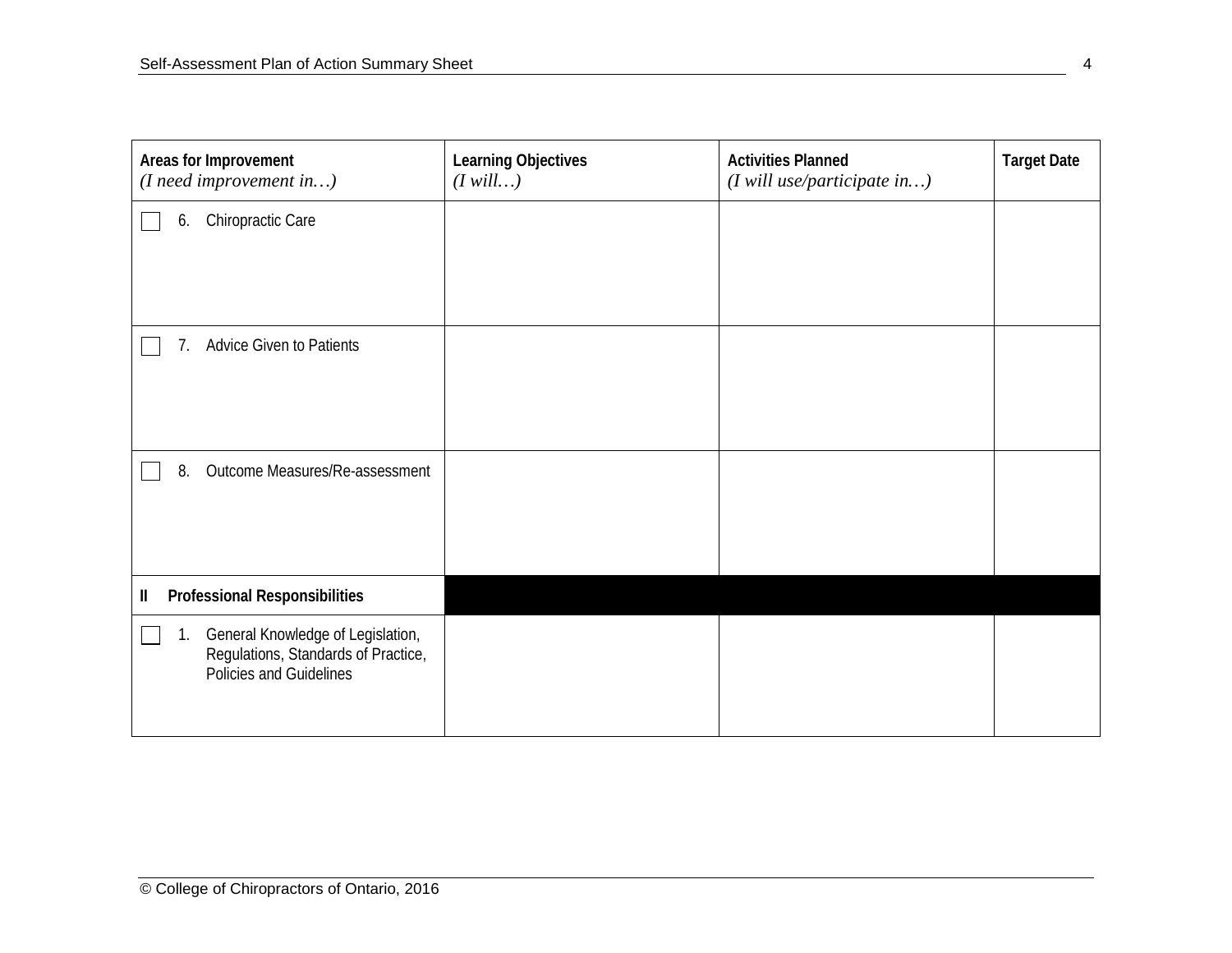| Areas for Improvement<br>$(I \nneed \nimprovement \nin)$ | Learning Objectives<br>$(I \text{ will})$ | <b>Activities Planned</b><br>$(I$ will use/participate in) | <b>Target Date</b> |
|----------------------------------------------------------|-------------------------------------------|------------------------------------------------------------|--------------------|
| Scope of Practice<br>2.                                  |                                           |                                                            |                    |
|                                                          |                                           |                                                            |                    |
|                                                          |                                           |                                                            |                    |
| Consent<br>3.                                            |                                           |                                                            |                    |
|                                                          |                                           |                                                            |                    |
|                                                          |                                           |                                                            |                    |
| <b>Reporting Obligations</b><br>4.                       |                                           |                                                            |                    |
|                                                          |                                           |                                                            |                    |
|                                                          |                                           |                                                            |                    |
| Interprofessional Obligations<br>5.                      |                                           |                                                            |                    |
|                                                          |                                           |                                                            |                    |
|                                                          |                                           |                                                            |                    |
|                                                          |                                           |                                                            |                    |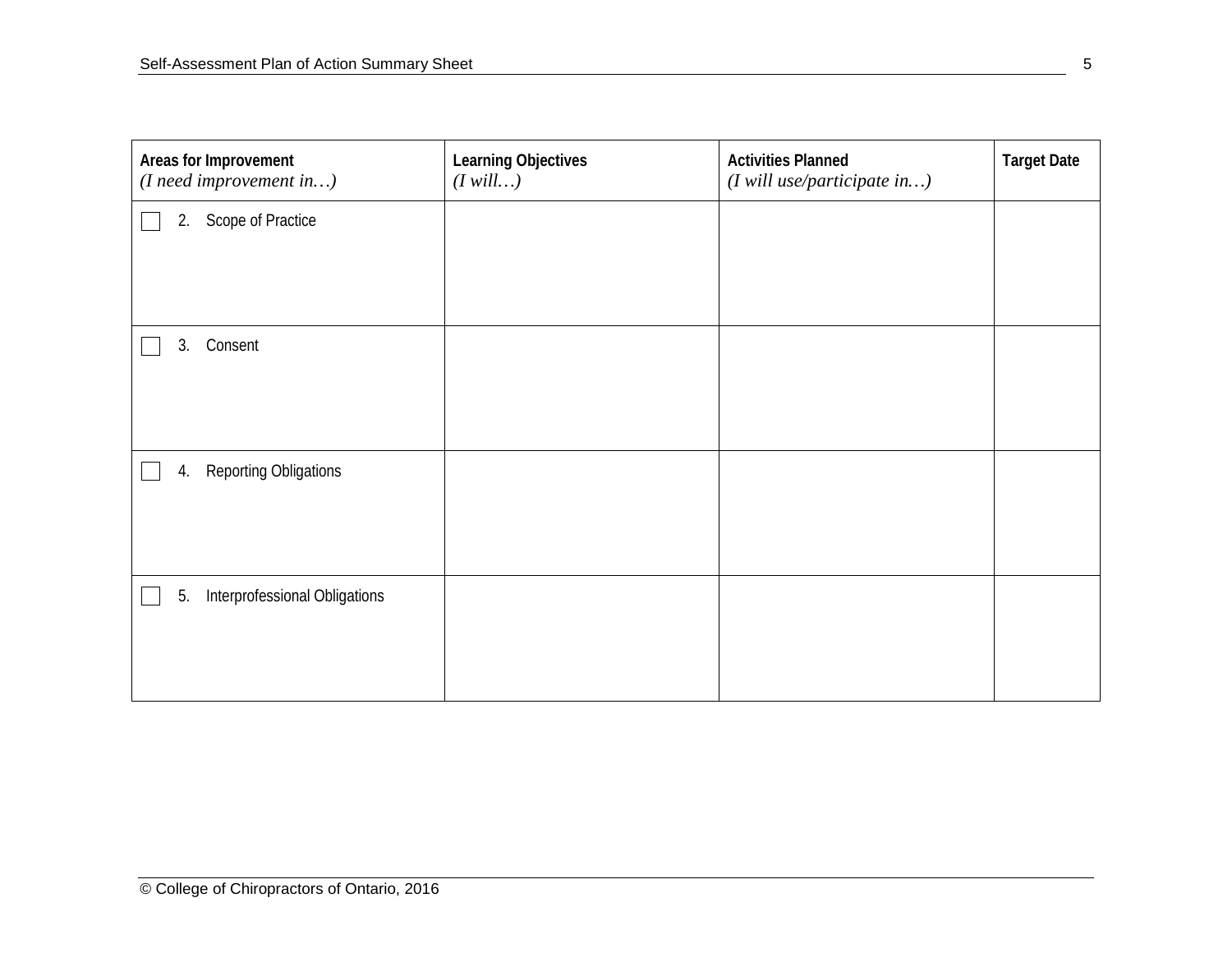| Areas for Improvement<br>$(I \nneed \nimport input \n)$ | Learning Objectives<br>$(I$ will) | <b>Activities Planned</b><br>(I will use/participate in) | <b>Target Date</b> |
|---------------------------------------------------------|-----------------------------------|----------------------------------------------------------|--------------------|
| Acupuncture<br>6.                                       |                                   |                                                          |                    |
|                                                         |                                   |                                                          |                    |
| Members of More Than One Health<br>7.<br>Profession     |                                   |                                                          |                    |
| Chiropractic Care of Animals<br>8.                      |                                   |                                                          |                    |
| Orthotics<br>9.                                         |                                   |                                                          |                    |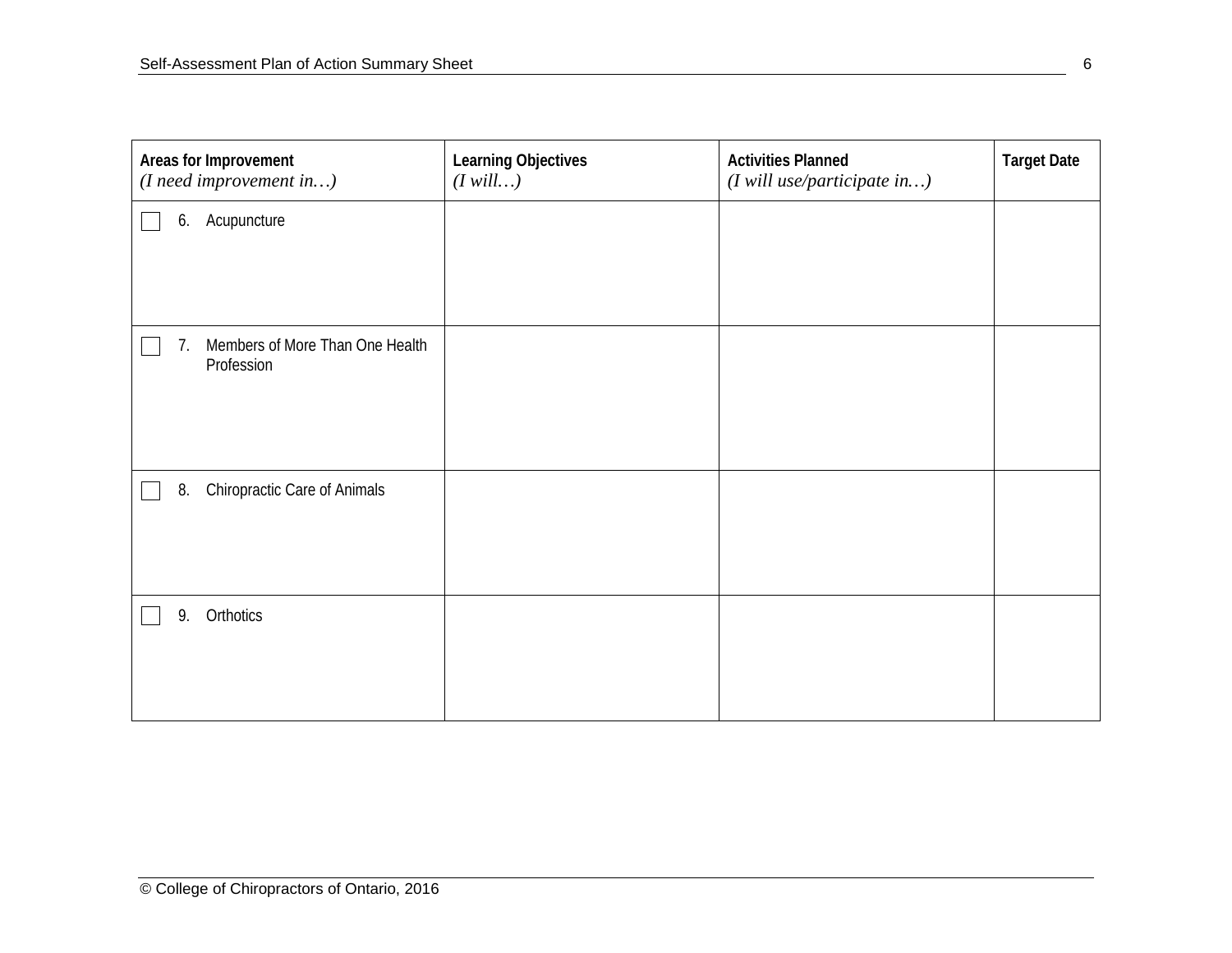| Areas for Improvement                              | Learning Objectives<br>$(I$ will) | <b>Activities Planned</b><br>$(I$ will use/participate in) | <b>Target Date</b> |
|----------------------------------------------------|-----------------------------------|------------------------------------------------------------|--------------------|
| 10. Conflict of Interest in Commercial<br>Ventures |                                   |                                                            |                    |
|                                                    |                                   |                                                            |                    |
| 11. Assistive Devices                              |                                   |                                                            |                    |
|                                                    |                                   |                                                            |                    |
| 12. Best Practices                                 |                                   |                                                            |                    |
|                                                    |                                   |                                                            |                    |
| Communications<br>Ш                                |                                   |                                                            |                    |
| Communications                                     |                                   |                                                            |                    |
|                                                    |                                   |                                                            |                    |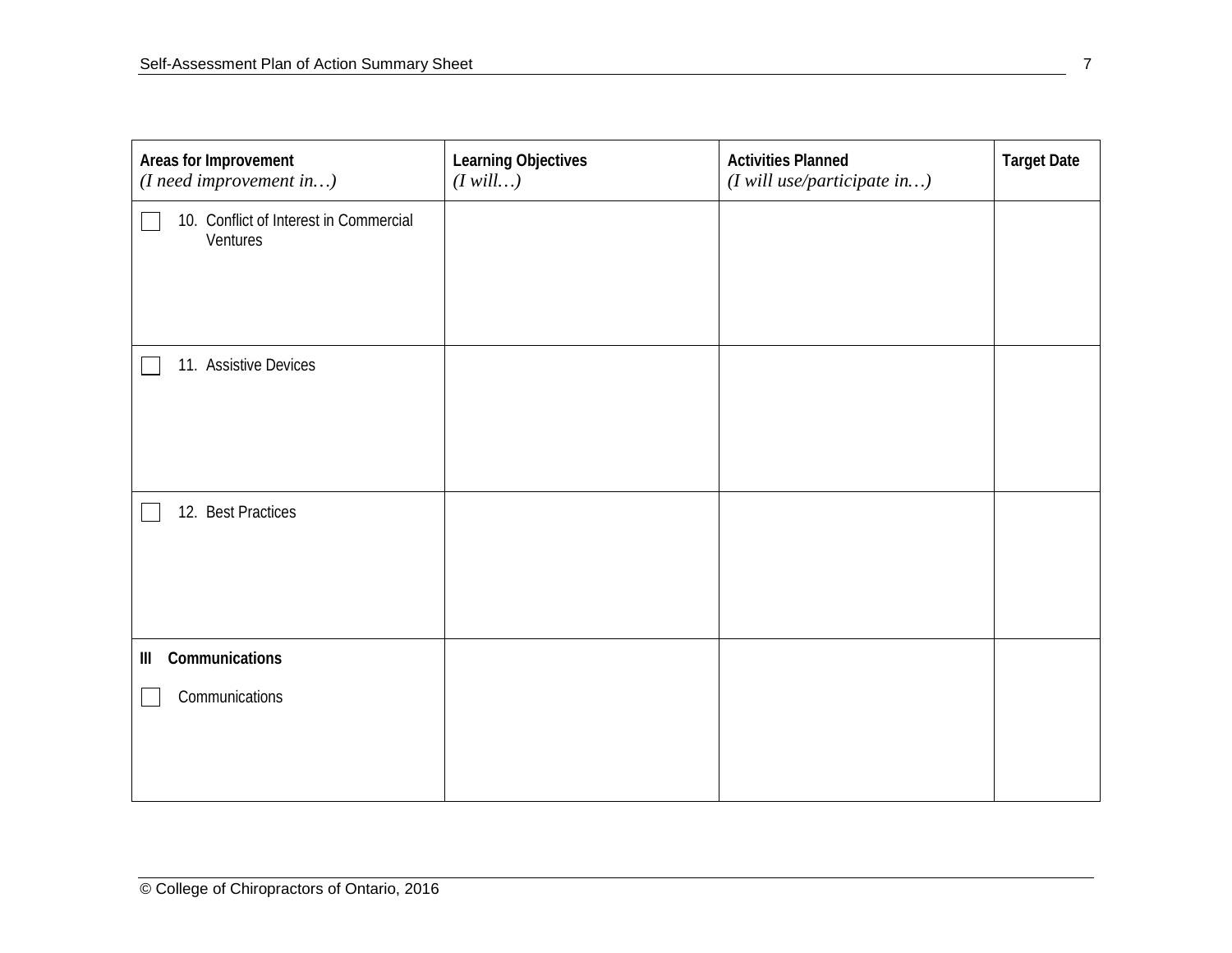| Learning Objectives<br>$(I$ will) | <b>Activities Planned</b><br>$(I$ will use/participate in) | <b>Target Date</b> |
|-----------------------------------|------------------------------------------------------------|--------------------|
|                                   |                                                            |                    |
|                                   |                                                            |                    |
|                                   |                                                            |                    |
|                                   |                                                            |                    |
|                                   |                                                            |                    |
|                                   |                                                            |                    |
|                                   |                                                            |                    |
|                                   |                                                            |                    |
|                                   |                                                            |                    |
|                                   |                                                            |                    |
|                                   |                                                            |                    |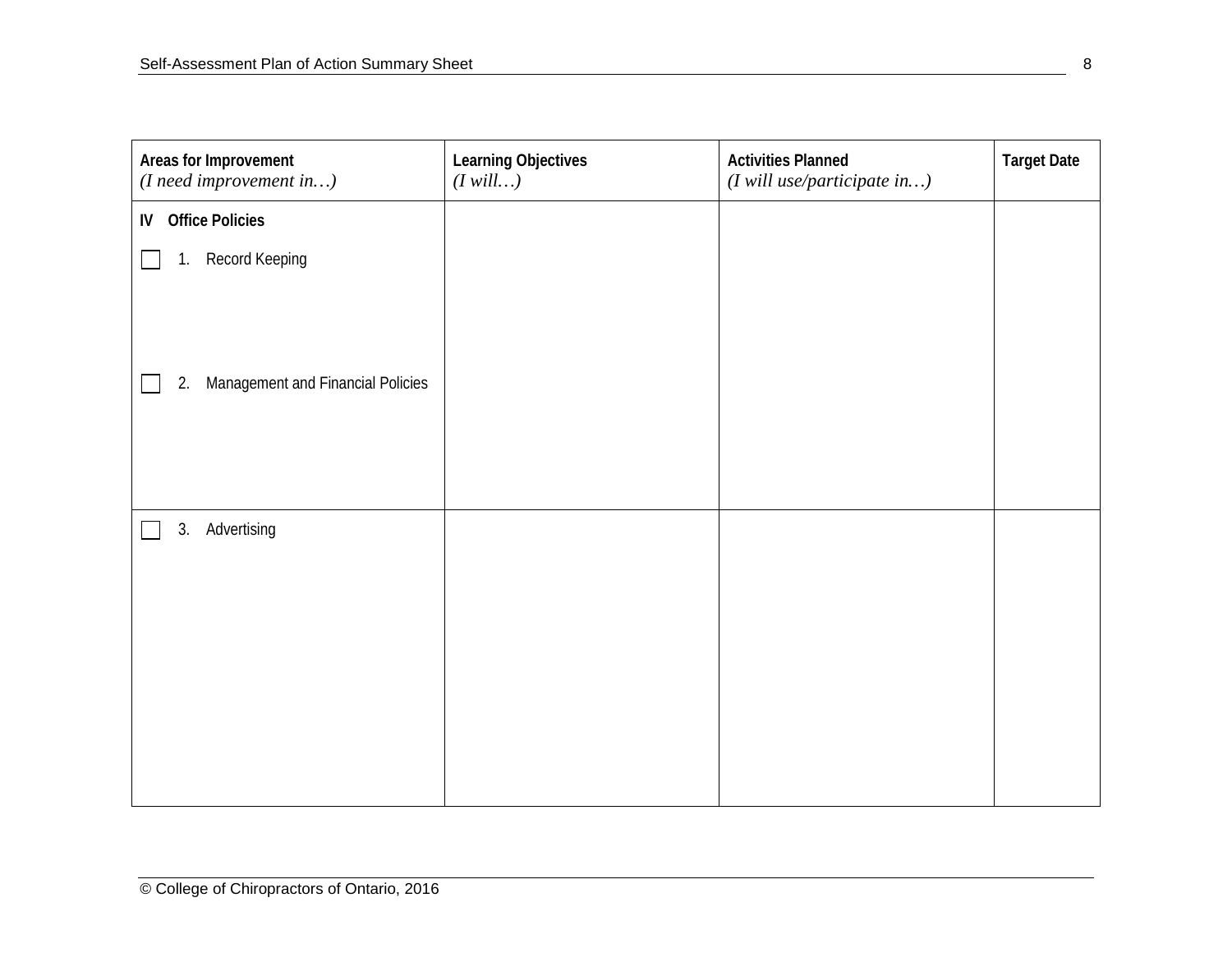| Areas for Improvement<br>$(I \nneed \nimport input \n)$          | Learning Objectives<br>$(I$ will) | <b>Activities Planned</b><br>$(I$ will use/participate in) | <b>Target Date</b> |
|------------------------------------------------------------------|-----------------------------------|------------------------------------------------------------|--------------------|
| <b>Continuing Education and Professional</b><br>۷<br>Development |                                   |                                                            |                    |
| <b>Continuing Education and Professional</b><br>Development      |                                   |                                                            |                    |
| Obligations to CCO<br>VI                                         |                                   |                                                            |                    |
| Obligations to CCO                                               |                                   |                                                            |                    |